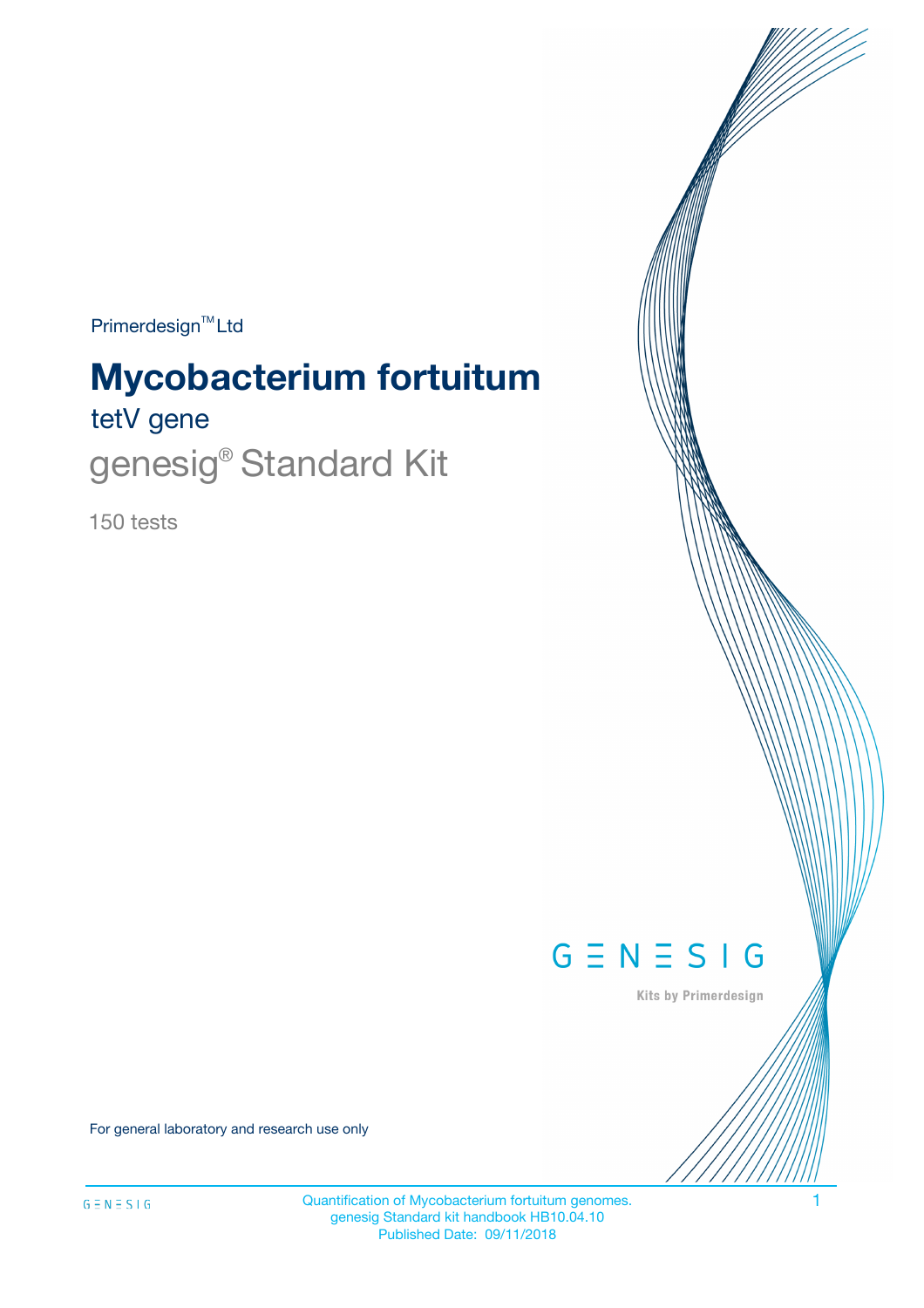## Introduction to Mycobacterium fortuitum

Mycobacterium fortuitum is a rapidly growing nontuberculous mycobacteria. M. fortuitum, M. avium complex (MAC), M. abscessus, and M. kansasii are the types of nontuberculous mycobacteria most frequently associated with disease.

The genome of M.fortuitum is 6,349,738 bp in length, with 6,241 predicted coding sequences and 66% GC content.

Mycobacteria has been isolated from various potable and environmental water sources. For example in hospitals bacteria has been found in water distribution pipes, sink faucets and ice machines. Freshwater rivers and lakes, seawater and wastewater from hospitals and soil have all been found to harbour rapidly growing mycobacteria.

Skin and soft tissue M.fortuitum infections often occur as surgical wound infections and catheter-related sepsis. Less common infections include keratitis, prosthetic valve endocarditis, cervical lymphadenitis and pulmonary disease. The infection usually begins as small erythematous papules which progress to large, fluctuant, violaceous boils which can ulcerate.

M.fortuitum is naturally resistant to macrolides (e.g. clarithromycin), resistance is conferred by the erm(39) gene. In vitro drug susceptibility testing is usually performed for infections before treatment commences, clinical isolates can commonly be treated with newer macrolides, quinolones and sulfonamides.

Currently identification is usually performed via microscopy – M.fortuitum is thin and has branching bacilli.

Real time PCR can be used to quickly and accurately detect Mycobacterium fortuitum.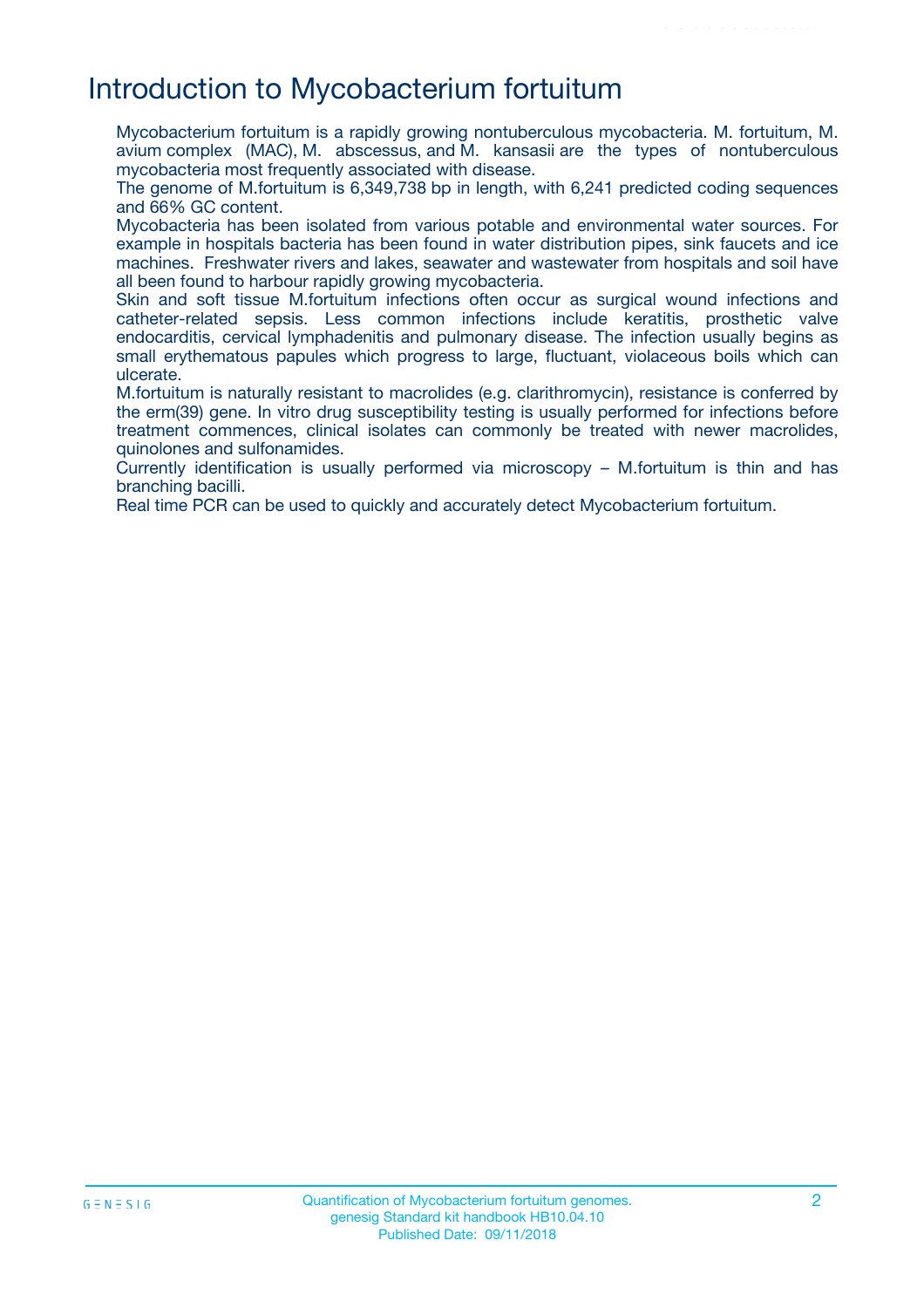

The Primerdesign genesig Kit for Mycobacterium fortuitum (M.fortuitum) genomes is designed for the in vitro quantification of M.fortuitum genomes. The kit is designed to have a broad detection profile. Specifically, the primers represent 100% homology with over 95% of the NCBI database reference sequences available at the time of design.

The dynamics of genetic variation means that new sequence information may become available after the initial design. Primerdesign periodically reviews the detection profiles of our kits and when required releases new versions.

If you require further information, or have a specific question about the detection profile of this kit then please send an e.mail to enquiry@primerdesign.co.uk and our bioinformatics team will answer your question.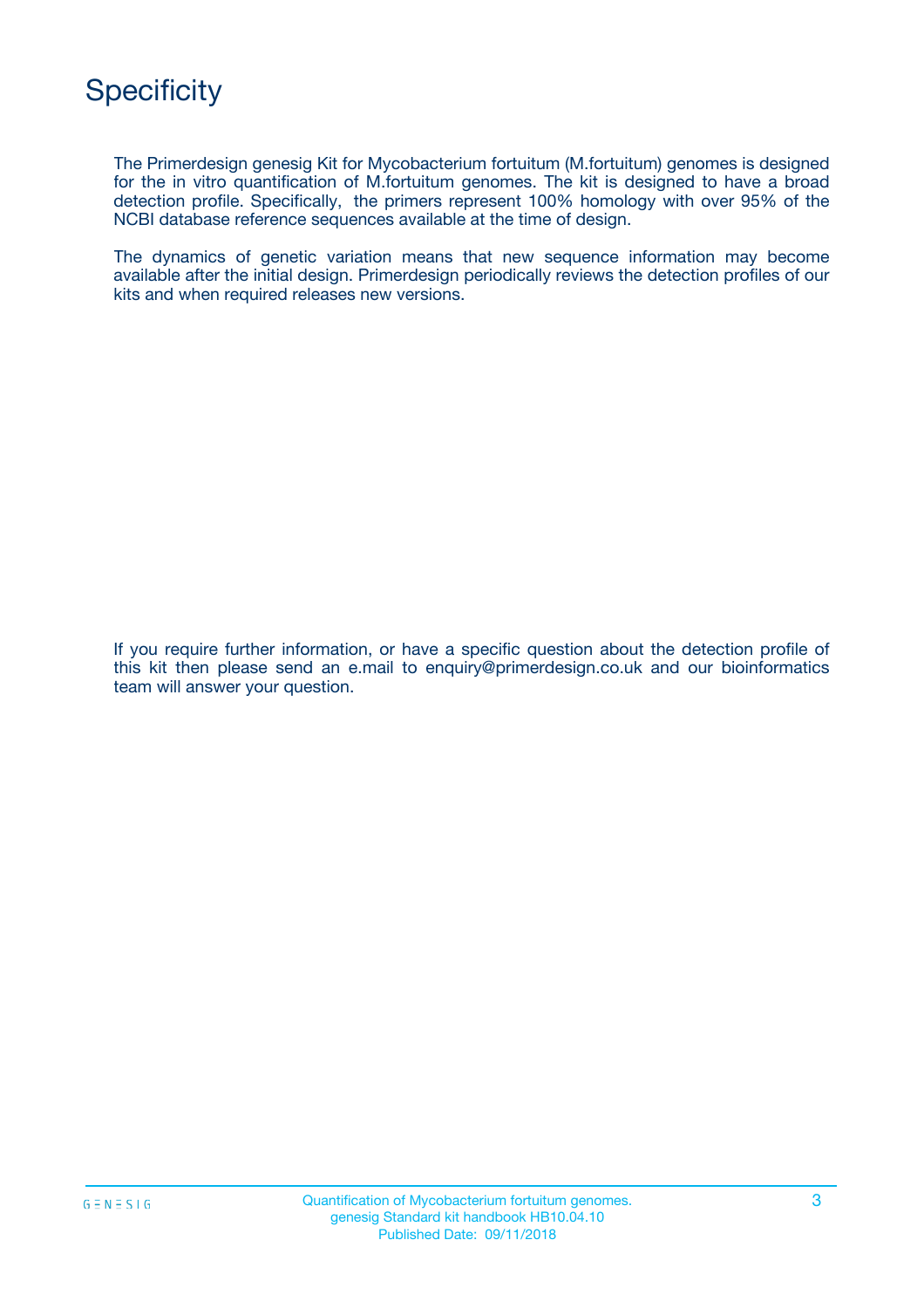## Kit contents

- **M.fortuitum specific primer/probe mix (150 reactions BROWN)** FAM labelled
- **M.fortuitum positive control template (for Standard curve RED)**
- **RNase/DNase free water (WHITE)** for resuspension of primer/probe mixes
- **Template preparation buffer (YELLOW)** for resuspension of positive control template and standard curve preparation

## Reagents and equipment to be supplied by the user

#### **Real-time PCR Instrument**

#### **Extraction kit**

This kit is recommended for use with genesig Easy DNA/RNA extraction kit. However, it is designed to work well with all processes that yield high quality RNA and DNA with minimal PCR inhibitors.

#### **oasig**TM **lyophilised or Precision**®**PLUS 2X qPCR Master Mix**

This kit is intended for use with oasig or PrecisionPLUS2X qPCR Master Mix.

**Pipettors and Tips**

**Vortex and centrifuge**

**Thin walled 1.5 ml PCR reaction tubes**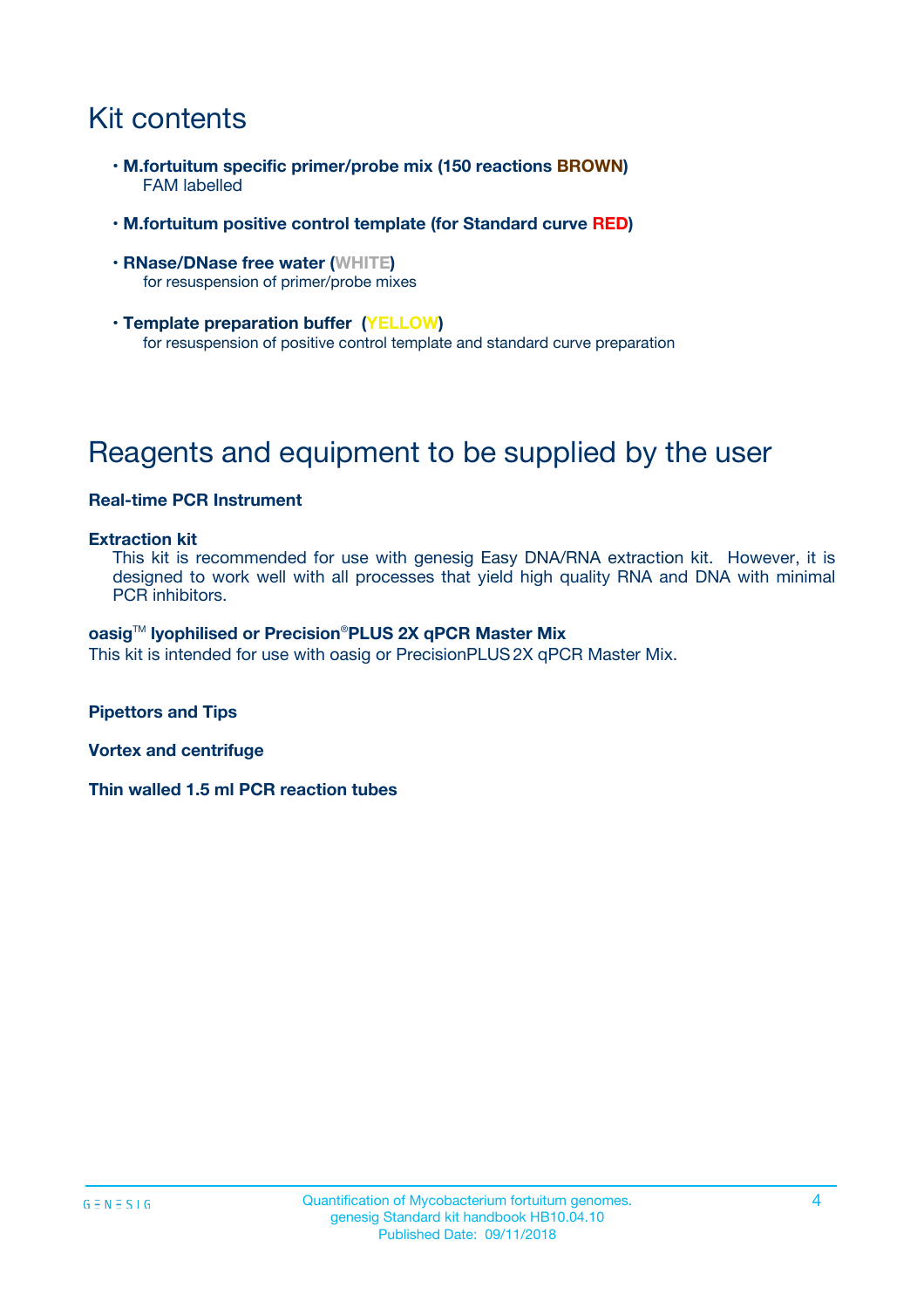### Kit storage and stability

This kit is stable at room temperature but should be stored at -20ºC on arrival. Once the lyophilised components have been resuspended they should not be exposed to temperatures above -20°C for longer than 30 minutes at a time and unnecessary repeated freeze/thawing should be avoided. The kit is stable for six months from the date of resuspension under these circumstances.

If a standard curve dilution series is prepared this can be stored frozen for an extended period. If you see any degradation in this serial dilution a fresh standard curve can be prepared from the positive control.

Primerdesign does not recommend using the kit after the expiry date stated on the pack.

### Suitable sample material

All kinds of sample material suited for PCR amplification can be used. Please ensure the samples are suitable in terms of purity, concentration, and DNA integrity. Always run at least one negative control with the samples. To prepare a negative-control, replace the template DNA sample with RNase/DNase free water.

### Dynamic range of test

Under optimal PCR conditions genesig M.fortuitum detection kits have very high priming efficiencies of >95% and can detect less than 100 copies of target template.

### Notices and disclaimers

This product is developed, designed and sold for research purposes only. It is not intended for human diagnostic or drug purposes or to be administered to humans unless clearly expressed for that purpose by the Food and Drug Administration in the USA or the appropriate regulatory authorities in the country of use. During the warranty period Primerdesign genesig detection kits allow precise and reproducible data recovery combined with excellent sensitivity. For data obtained by violation to the general GLP guidelines and the manufacturer's recommendations the right to claim under guarantee is expired. PCR is a proprietary technology covered by several US and foreign patents. These patents are owned by Roche Molecular Systems Inc. and have been sub-licensed by PE Corporation in certain fields. Depending on your specific application you may need a license from Roche or PE to practice PCR. Additional information on purchasing licenses to practice the PCR process may be obtained by contacting the Director of Licensing at Roche Molecular Systems, 1145 Atlantic Avenue, Alameda, CA 94501 or Applied Biosystems business group of the Applera Corporation, 850 Lincoln Centre Drive, Foster City, CA 94404. In addition, the 5' nuclease assay and other homogeneous amplification methods used in connection with the PCR process may be covered by U.S. Patents 5,210,015 and 5,487,972, owned by Roche Molecular Systems, Inc, and by U.S. Patent 5,538,848, owned by The Perkin-Elmer Corporation.

### Trademarks

Primerdesign™ is a trademark of Primerdesign Ltd.

genesig $^\circledR$  is a registered trademark of Primerdesign Ltd.

The PCR process is covered by US Patents 4,683,195, and 4,683,202 and foreign equivalents owned by Hoffmann-La Roche AG. BI, ABI PRISM® GeneAmp® and MicroAmp® are registered trademarks of the Applera Genomics (Applied Biosystems Corporation). BIOMEK® is a registered trademark of Beckman Instruments, Inc.; iCycler™ is a registered trademark of Bio-Rad Laboratories, Rotor-Gene is a trademark of Corbett Research. LightCycler™ is a registered trademark of the Idaho Technology Inc. GeneAmp®, TaqMan® and AmpliTaqGold® are registered trademarks of Roche Molecular Systems, Inc., The purchase of the Primerdesign reagents cannot be construed as an authorization or implicit license to practice PCR under any patents held by Hoffmann-LaRoche Inc.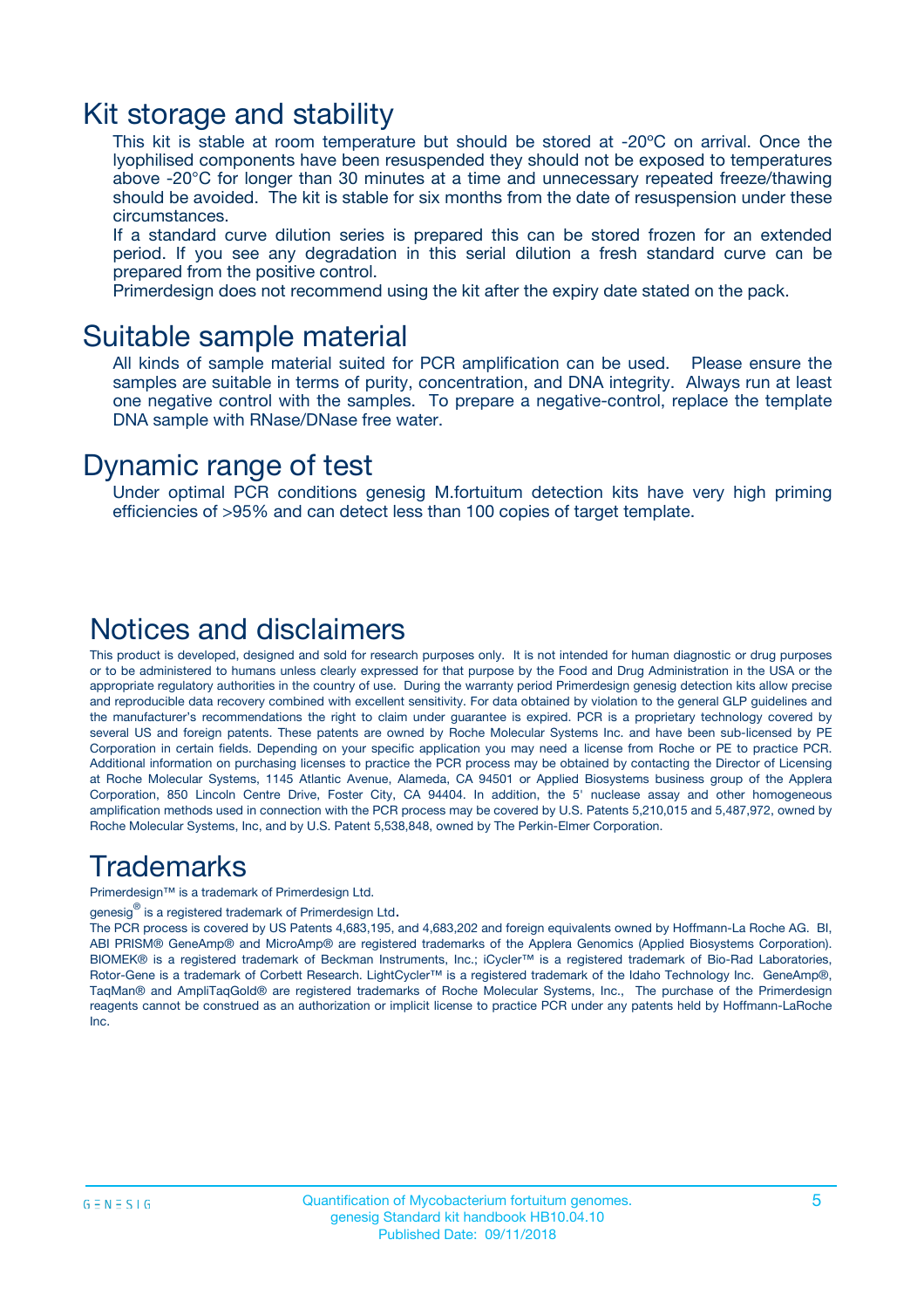## Principles of the test

#### **Real-time PCR**

A M.fortuitum specific primer and probe mix is provided and this can be detected through the FAM channel.

The primer and probe mix provided exploits the so-called TaqMan® principle. During PCR amplification, forward and reverse primers hybridize to the M.fortuitum DNA. A fluorogenic probe is included in the same reaction mixture which consists of a DNA probe labeled with a 5`-dye and a 3`-quencher. During PCR amplification, the probe is cleaved and the reporter dye and quencher are separated. The resulting increase in fluorescence can be detected on a range of qPCR platforms.

#### **Positive control**

For copy number determination and as a positive control for the PCR set up, the kit contains a positive control template. This can be used to generate a standard curve of M.fortuitum copy number / Cq value. Alternatively the positive control can be used at a single dilution where full quantitative analysis of the samples is not required. Each time the kit is used, at least one positive control reaction must be included in the run. A positive result indicates that the primers and probes for detecting the target M.fortuitum gene worked properly in that particular experimental scenario. If a negative result is obtained the test results are invalid and must be repeated. Care should be taken to ensure that the positive control does not contaminate any other kit component which would lead to false-positive results. This can be achieved by handling this component in a Post PCR environment. Care should also be taken to avoid cross-contamination of other samples when adding the positive control to the run. This can be avoided by sealing all other samples and negative controls before pipetting the positive control into the positive control well.

#### **Negative control**

To validate any positive findings a negative control reaction should be included every time the kit is used. For this reaction the RNase/DNase free water should be used instead of template. A negative result indicates that the reagents have not become contaminated while setting up the run.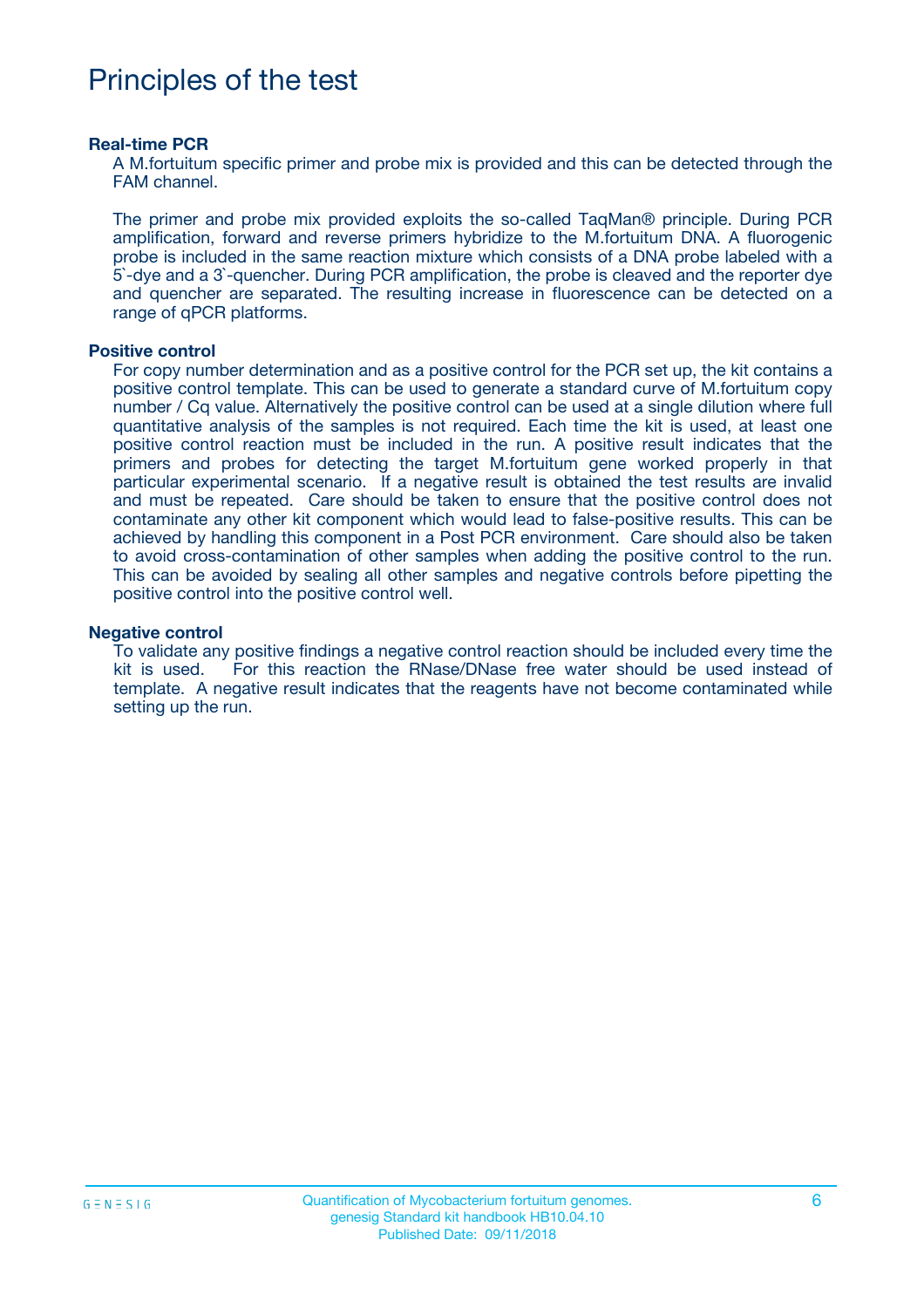## Resuspension protocol

To minimize the risk of contamination with foreign DNA, we recommend that all pipetting be performed in a PCR clean environment. Ideally this would be a designated PCR lab or PCR cabinet. Filter tips are recommended for all pipetting steps.

#### **1. Pulse-spin each tube in a centrifuge before opening.**

This will ensure lyophilised primer and probe mix is in the base of the tube and is not spilt upon opening the tube.

**2. Resuspend the kit components in the RNase/DNase free water supplied, according to the table below.**

To ensure complete resuspension, vortex each tube thoroughly.

| Component - resuspend in water       | Volume: |
|--------------------------------------|---------|
| <b>Pre-PCR pack</b>                  |         |
| M.fortuitum primer/probe mix (BROWN) | 165 ul  |

### **3. Resuspend the positive control template in the template preparation buffer supplied, according to the table below:**

To ensure complete resuspension, vortex the tube thoroughly.

| Component - resuspend in template preparation buffer |        |  |
|------------------------------------------------------|--------|--|
| <b>Post-PCR heat-sealed foil</b>                     |        |  |
| M.fortuitum Positive Control Template (RED) *        | 500 µl |  |

\* This component contains high copy number template and is a VERY significant contamination risk. It must be opened and handled in a separate laboratory environment, away from the other components.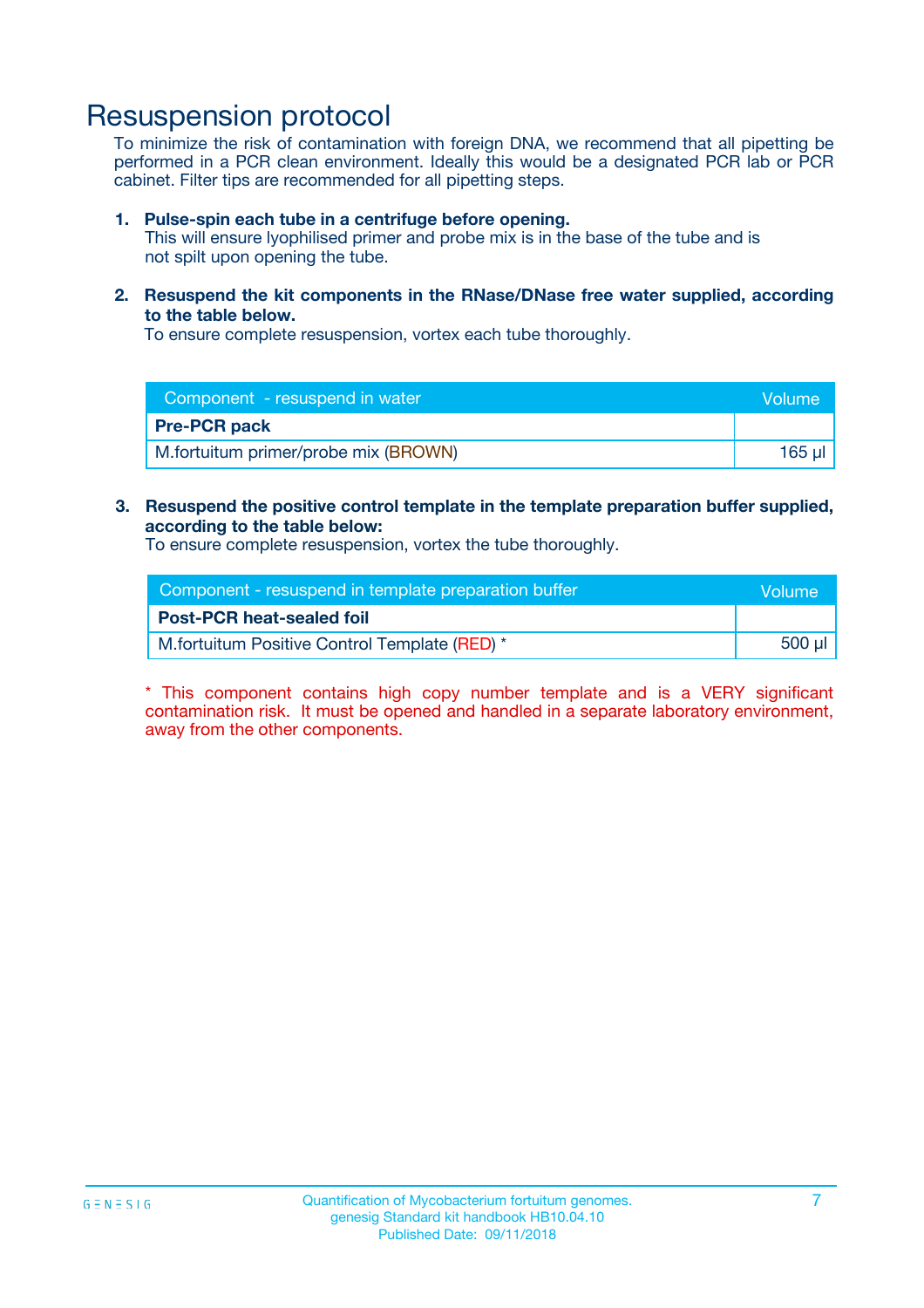## qPCR detection protocol

**1. For each DNA sample prepare a reaction mix according to the table below:** Include sufficient reactions for positive and negative controls.

| Component                                 | Volume     |
|-------------------------------------------|------------|
| oasig or PrecisionPLUS 2X qPCR Master Mix | 10 $\mu$   |
| M.fortuitum primer/probe mix (BROWN)      | 1 $\mu$    |
| <b>RNase/DNase free water (WHITE)</b>     | $4 \mu$    |
| <b>Final Volume</b>                       | $15$ $\mu$ |

- **2. Pipette 15µl of this mix into each well according to your qPCR experimental plate set up.**
- **3. Prepare DNA templates for each of your samples.**
- **4. Pipette 5µl of DNA template into each well, according to your experimental plate set up.**

For negative control wells use 5µl of RNase/DNase free water. The final volume in each well is 20µl.

**5. If a standard curve is included for quantitative analysis, prepare a reaction mix according to the table below:**

| Component                                 | Volume          |
|-------------------------------------------|-----------------|
| oasig or PrecisionPLUS 2X qPCR Master Mix | $10 \mu$        |
| M.fortuitum primer/probe mix (BROWN)      | 1 µI            |
| <b>RNase/DNase free water (WHITE)</b>     | $4 \mu$         |
| <b>Final Volume</b>                       | 15 <sub>µ</sub> |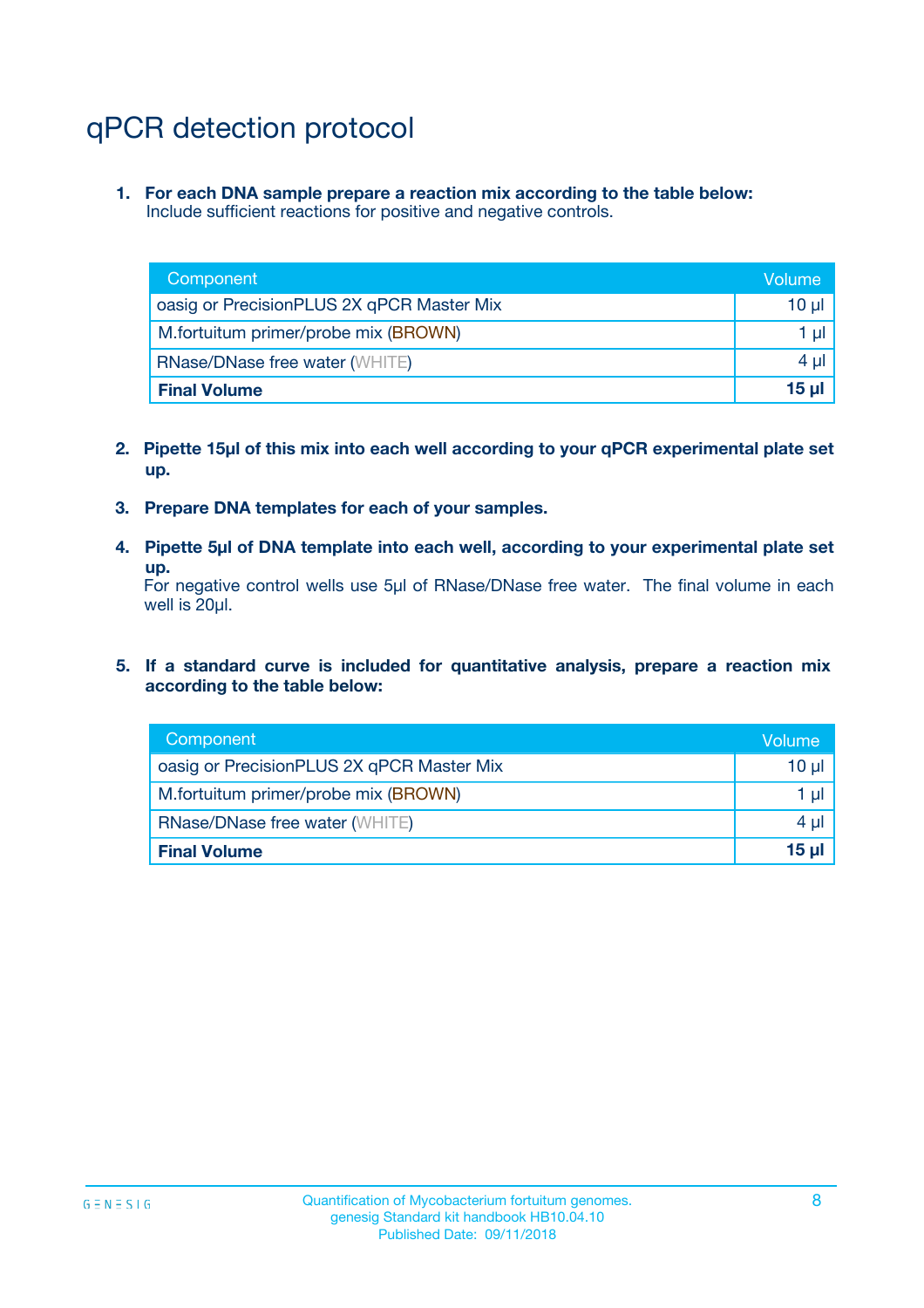### **6. Preparation of a standard curve dilution series.**

- 1) Pipette 90µl of template preparation buffer into 5 tubes and label 2-6
- 2) Pipette 10µl of Positive Control Template (RED) into tube 2
- 3) Vortex thoroughly
- 4) Change pipette tip and pipette 10µl from tube 2 into tube 3
- 5) Vortex thoroughly

Repeat steps 4 and 5 to complete the dilution series

| <b>Standard Curve</b>         | <b>Copy Number</b>     |
|-------------------------------|------------------------|
| Tube 1 Positive control (RED) | $2 \times 10^5$ per µl |
| Tube 2                        | $2 \times 10^4$ per µl |
| Tube 3                        | $2 \times 10^3$ per µl |
| Tube 4                        | $2 \times 10^2$ per µl |
| Tube 5                        | 20 per µl              |
| Tube 6                        | $2$ per $\mu$          |

7. Pipette 5µl of standard template into each well for the standard curve according to your experimental plate set up.

The final volume in each well is 20µl.

## qPCR amplification protocol

Amplification conditions using oasig or PrecisionPLUS2X qPCR Master Mix.

|             | <b>Step</b>       | <b>Time</b>     | Temp    |
|-------------|-------------------|-----------------|---------|
|             | Enzyme activation | 2 min           | 95 °C   |
| Cycling x50 | Denaturation      | 10 <sub>s</sub> | 95 $°C$ |
|             | DATA COLLECTION * | 60 s            | 60 °C   |

\* Fluorogenic data should be collected during this step through the FAM channel